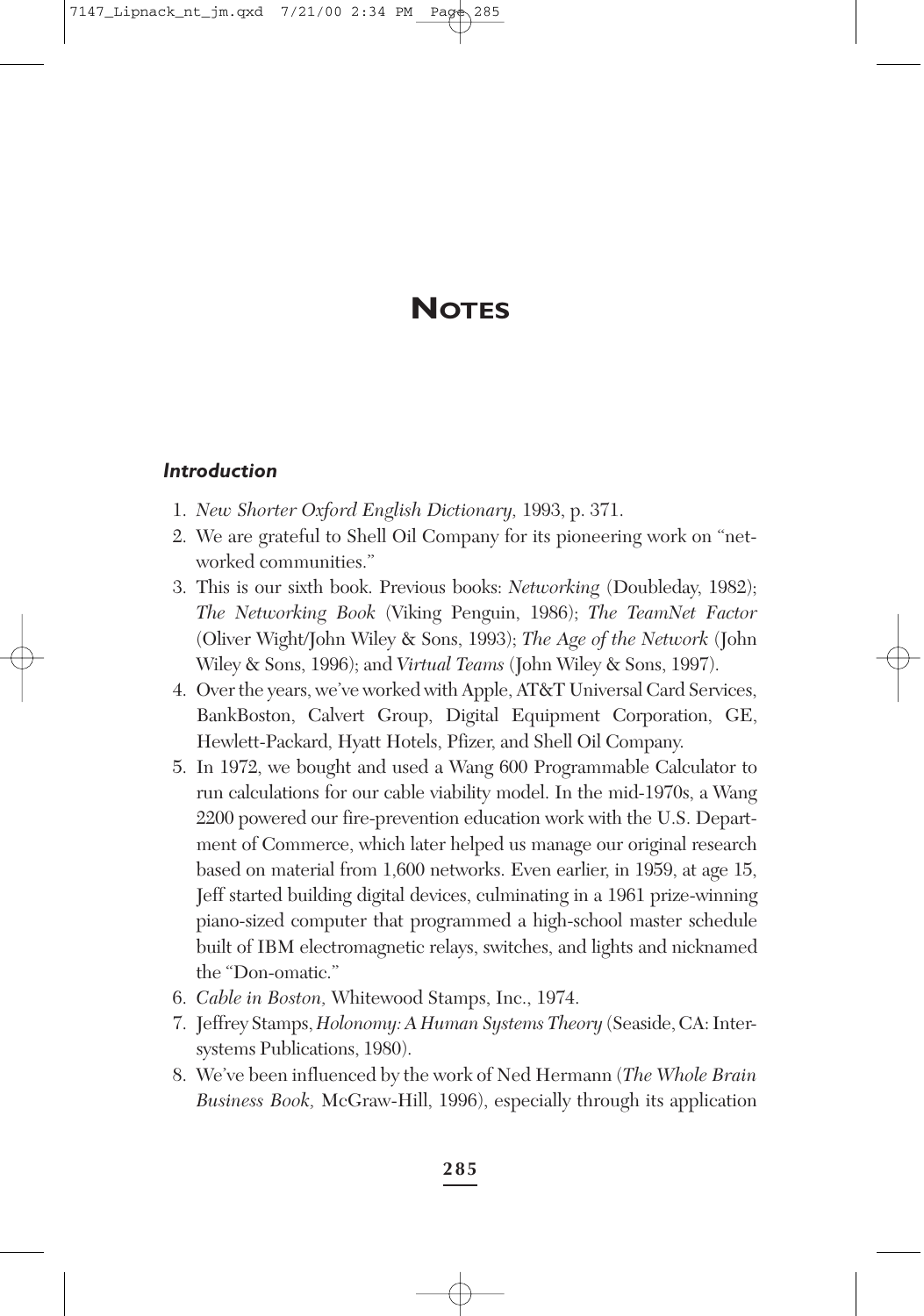by Manny Elkind of Mindtech, 35 Williams Road, Sharon, MA 02067, 781-784-2315, melkind@ziplink.net.

- 1. We found this quote on the Context Institute site, http://www.context.org. We sent e-mail to Jaime Snyder, Fuller's grandson, asking to use the quote and inquiring when and where Bucky said this. Jaime's reply: "It is certainly fine to use quote: but I do not know its source. It certainly sounds like Bucky and the idea is consistent with his thinking but I do not know where it might be from. If you have access to a Synergetics Dictionary (a wonderful out of print four-volume research book) at a library you might be able to determine its source." (E-mail from Snyder, "Subject: quote," January 11, 2000.)
- 2. From an interview with Jim Lynch, vice president of Sun's Corporate Quality Office, February 9, 2000.
- 3. Andy Campbell, now senior vice president at Applied Knowledge Group, Inc., first said this to us in a telephone conversation in 1993 while he and we were working on the National Performance Review (see Chapter 8, "People").
- 4. "As of July 1999, 205 countries or territories had at least one connection to the Internet. Thus only four new countries joined the Internet in the first six months of 1999. This is a diminished Internet spread rate, because there aren't many new countries to join." Source: "State of the Internet," Matrix.Net, Inc., http://www.matrix.net.
- 5. "10 Employees. No Headquarters. \$45 Million Payoff. Why Lycos Bought a Virtual Company," *The New York Times,* February 27, 2000, Business section, p. 4.
- 6. See the book *www.newbusinessdimensions.com* by Bart Piepers and Marcel Storms (Amsterdam, BIS Publishers: 2000), and their web site, http://www.newbusinessdimensions.com.
- 7. E-mail from Bart Piepers, "Subject: Good luck with your book," January 28, 2000.
- 8. Interview with John Whyte, CIO, Ernst & Young International, January 24, 2000.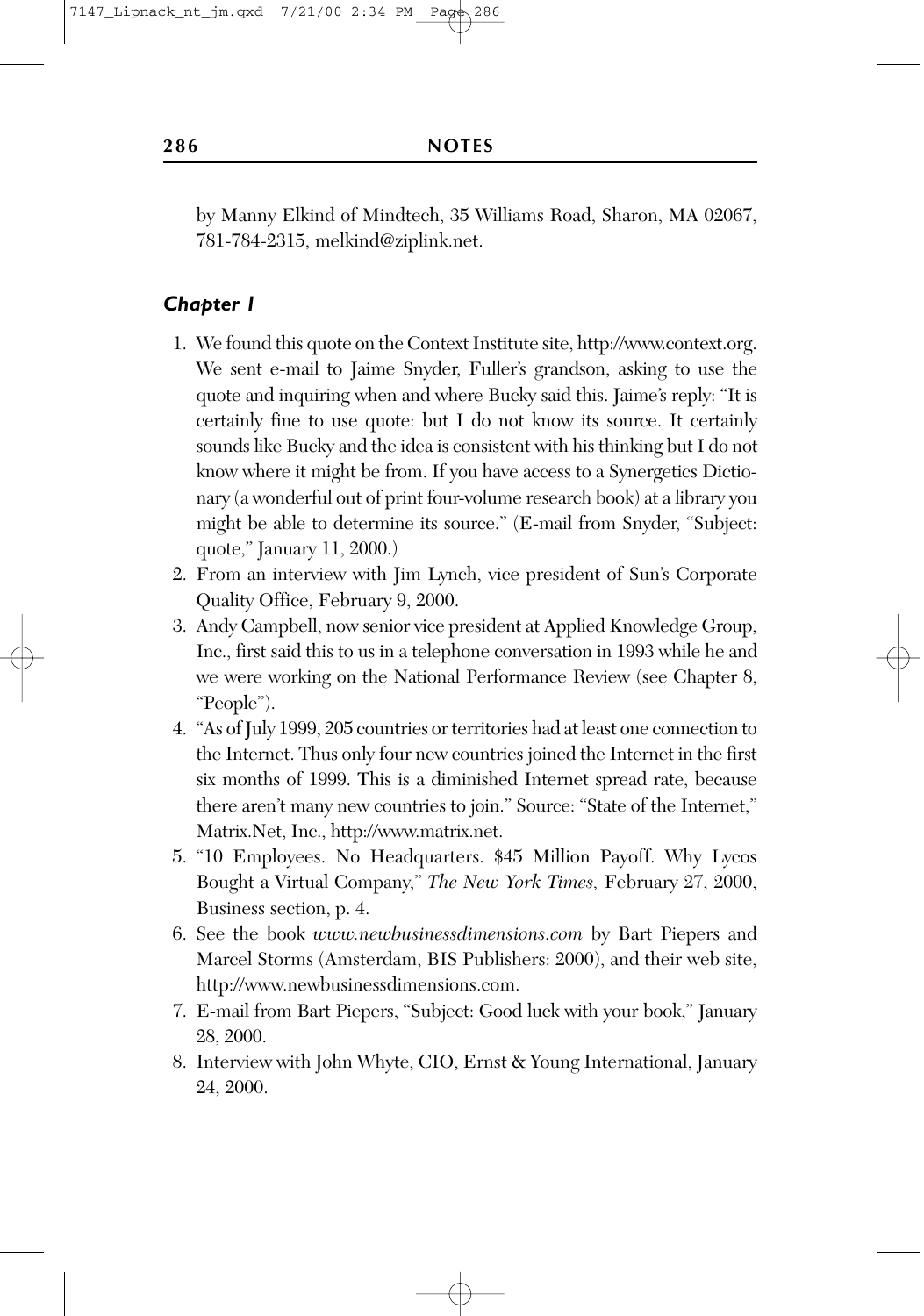- 9. See Nua Internet Surveys at http://www.nua.ie/surveys/how\_many\_ online/index.html.
- 10. See *Weaving the Web* by Tim Berners-Lee (San Francisco, CA: Harper-SanFrancisco, 199).
- 11. "Poll: On-line population soars to 56% of US adults," *The Boston Globe,* December 22, 1999.
- 12. "Wide Web: Survey finds number of sites at 1 billion," *The Boston Globe,* January 23, 2000.
- 13. "Computer Industry Almanac Says Over 364 Million PCs-in-Use Worldwide Year-End," March 23, 1999, http://www.techmall.com/techdocs/ TS990323-7.html.
- 14. "For close to a decade the size of the Internet has doubled every year. In MMQ 601 we noted that.... [i]t now appears that this growth rate is slowing somewhat. Careful statistical analysis reveals the beginnings of an 'elbow' over the 1997–1999 period. At that time, growth had reached a factor of 2.1 prior to ebbing to 1.46. Incorporating the July 1999 data puts this factor at 1.5. The growth rate of the Internet is, indeed, slowing." Source: "State of the Internet," Matrix.Net, Inc., http://www.matrix.net.
- 15. Ibid.
- 16. This is the subtitle of Ray Grenier and George Metes's book, *Enterprise Networking: Working Together Apart* (Bedford, MA: Digital Press, 1992).
- 17. GM, Ford, and DaimlerChrysler announced their joint venture on February 25, 2000.
- 18. See Lycos at http://www.lycos.com/info/.
- 19. Frances Cairncross, *The Death of Distance: How the Communications Revolution Will Change Our Lives,* Harvard Business School Press, 1997.
- 20. Interview with Dr. Henry McKinnell, president and chief operating officer, Pfizer Inc., president, Pfizer Pharmaceuticals, January 19, 2000.
- 21. Interview with Russ Baird, quality training leader, GE's Leadership and Development Facility at Crotonville, New York, January 28, 2000.
- 22. Ray Grenier and George Metes, *Going Virtual: Moving Your Organization into the 21st Century* (Upper Saddle River, NJ: Prentice Hall, 1995).
- 23. Sun's first machine shipped with Transmission Control Protocol/Internet Protocol (TCP/IP).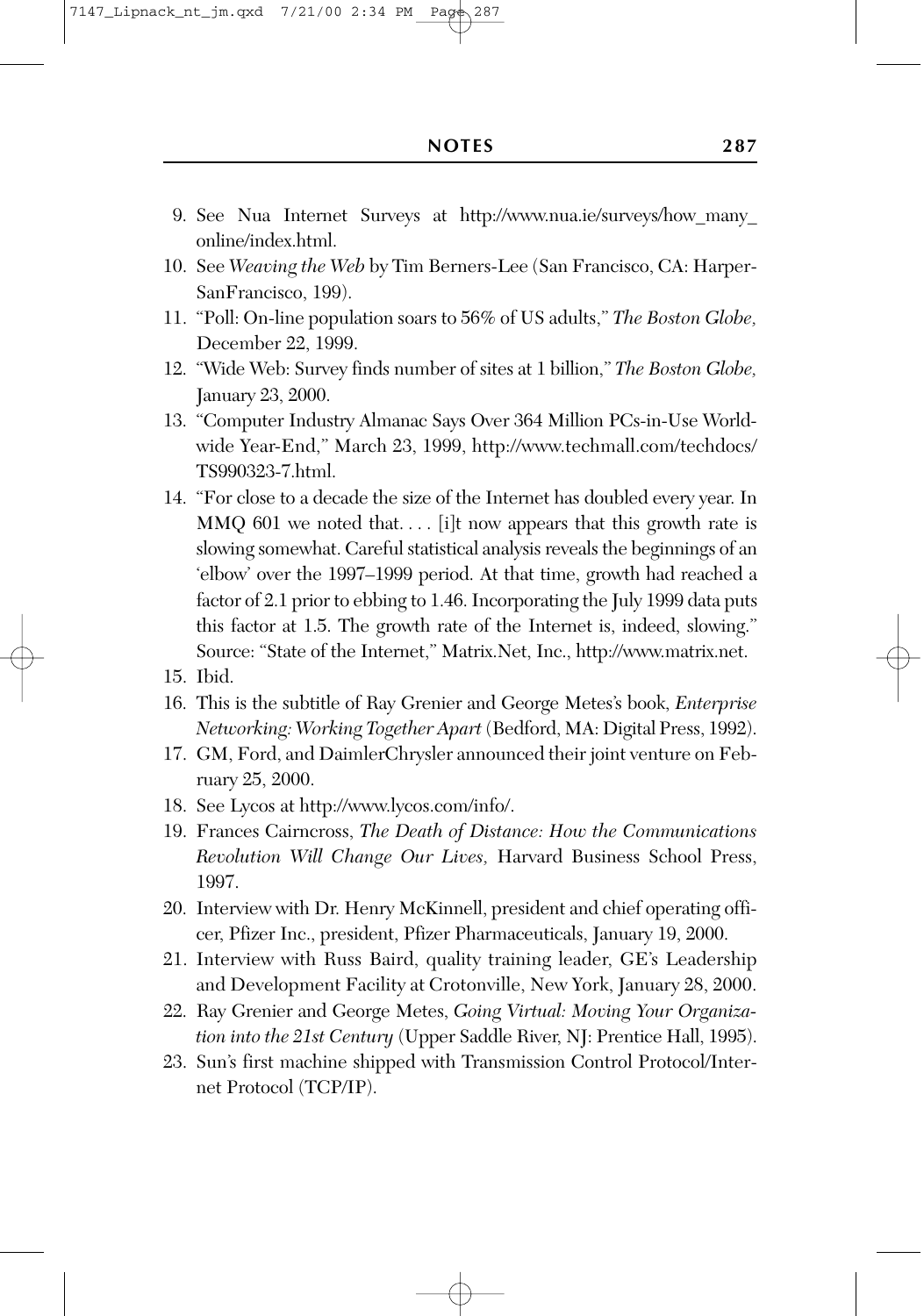- 24. Interview with Al Ormiston, vice president and general manager, eSun, February 23, 2000.
- 25. See http://www.ventro.com.
- 26. E-mail from Rear Admiral Tom Steffens, director of the Center for Intelligence and Information Operations at the U.S. Special Operations Command, Tampa, Florida, "Subject: Re: Interview," February 13, 2000.
- 27. Norbert Wiener, *Cybernetics or Control and Communication in the Animal,* (MIT Press, 1948).
- 28. For more on CERN, see its World Wide Web site: www.cern.ch.
- 29. E. T. Hall, *The Hidden Dimension* (Garden City, NY: Doubleday, 1966).
- 30. For more on the relationship between proximity and collaboration, see Thomas J. Allen, *Managing the Flow of Technology: Technology Transfer and the Dissemination of Technological Information within the R&D Organization* (Cambridge, MA: MIT Press, 1977). Data are given in *The Age of the Network,* p. 47.
- 31. From a slide developed by Shell's Network Learning & Support Center, 1999.
- 32. *Virtuous* is the term for positive feedback popularized by Peter Senge. See his book, *The Fifth Discipline: The Art and Practice of the Learning Organization* (New York: Doubleday/Currency, 1990).

- 1. See Landmark Graphics at http://www.lgc.com/about/about.asp.
- 2. Interview with David Sibbet, January 24, 2000. See Grove Consultants, http://www.grove.com, David Sibbet's company's site.
- 3. *Networked Community Fieldbook,* Shell Oil Company, March, 1998.
- 4. McQuillen now heads Shell's Learning Center.
- 5. Ibid.
- 6. See Etienne Wenger, *Communities of Practice: Learning, Meaning, and Identity,* Cambridge University Press, 1999, and "Communities of Practice: The Organizational Frontier," by Wenger and William M. Snyder, Harvard Business Review, January 1, 2000, http://www.hbsp.harvard.edu/ hbsp/prod\_detail.asp?R00110.
- 7. Shell Services International had made this move the prior year.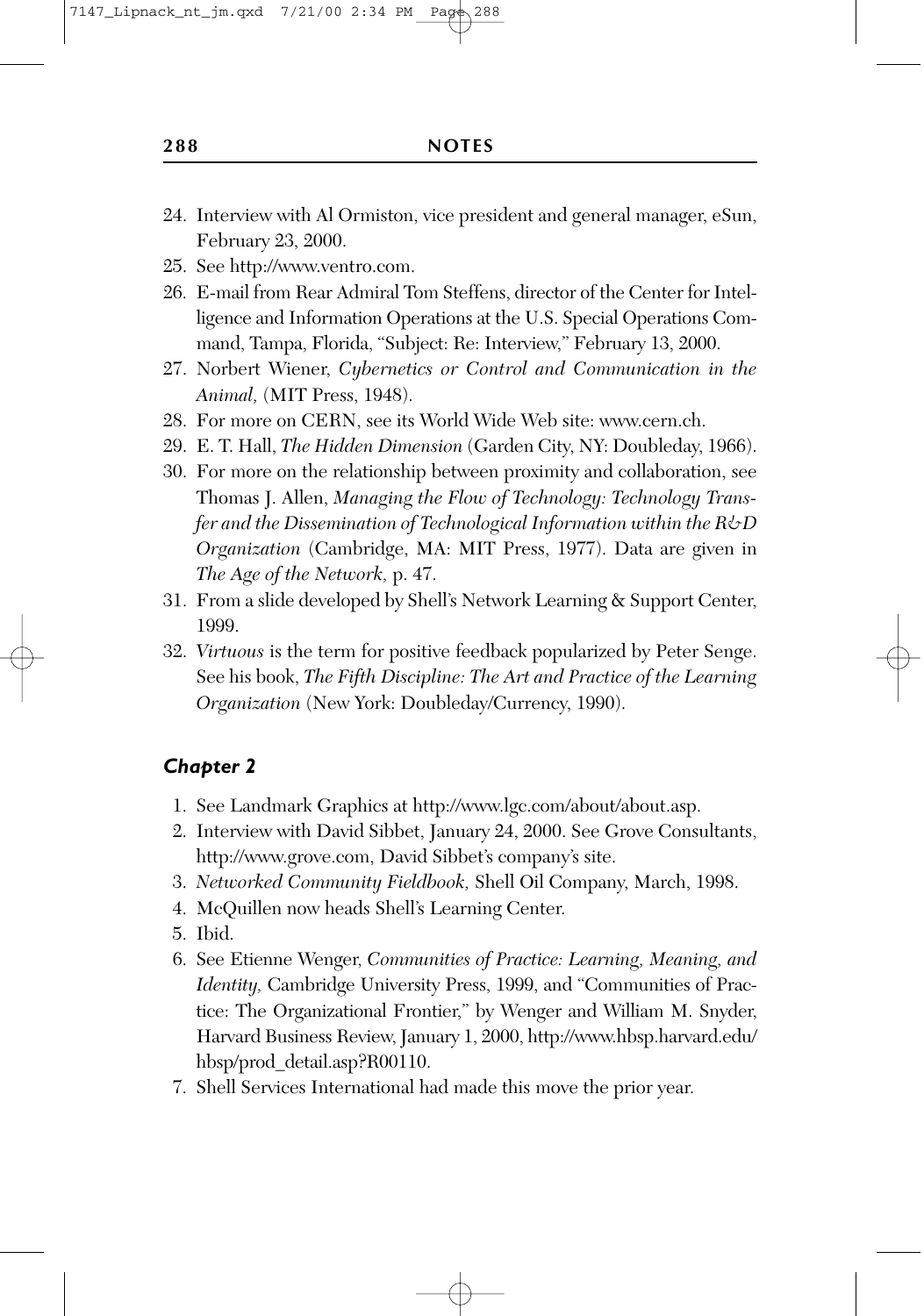- 8. The phrase, "Think globally, act locally," first was used by Rene Dubos, the two-time Nobel Laureate.
- 9. Economically Viable Alternative Green, an Australian environmental group, estimates that there were about 270,000 people on earth about 10,000 years ago (http://www.altgreen.com.au/population/How\_many .html).
- 10. In regard to the structure of fire departments, for three years in the 1970s, we helped the U.S. Department of Commerce set up America's first national fire-prevention education program.
- 11. See "Australia to Share in 'Heavenly Twins,' " 18 February 1998, http:// www.science.org.au/academy/media/astro3.htm.
- 12. See "New ABB shows strong '99 earnings, cash generation," February 3, 2000, Press Information, http://www.abb.com.
- 13. Interview with Harry Brown, CEO, EBC Industries, Inc., January 10, 2000. For more on EBC, see *The TeamNet Factor,* pp. 137–139, and *The Age of the Network,* pp. 79–85.
- 14. See Wit Capital at http://www.witcapital.com/company.management.jsp; Ameritrade Holding Company at http://www.amtd.com/html/about5 .html; and Sony at http://www.world.sony.com/IR/Financial/AR/1999/ Management.html.
- 15. Interview with Mike Howland and Carol Willett, January 20, 2000, http://www.akgroup.com. For contact information, see Chapter 4, note 19.

- 1. Buckman Labs was founded in 1945, the year we date the birth of the Information Age (see Chapter 2).
- 2. "The Power of Collaborative Knowledge," speech by Robert H. Buckman, delivered at "Lessons from the Front: Putting Knowledge Sharing to Work" seminar, U.S. Department of Defense, General Pershing Room, July 28, 1999.
- 3. Reuben Harris is now chair of Department of Systems Management, Naval Postgraduate School, Monterey, California.
- 4. Buckman Laboratories (A), ©Harvard Business School, N9-899-175, Rev. September 17, 1999, p. 5.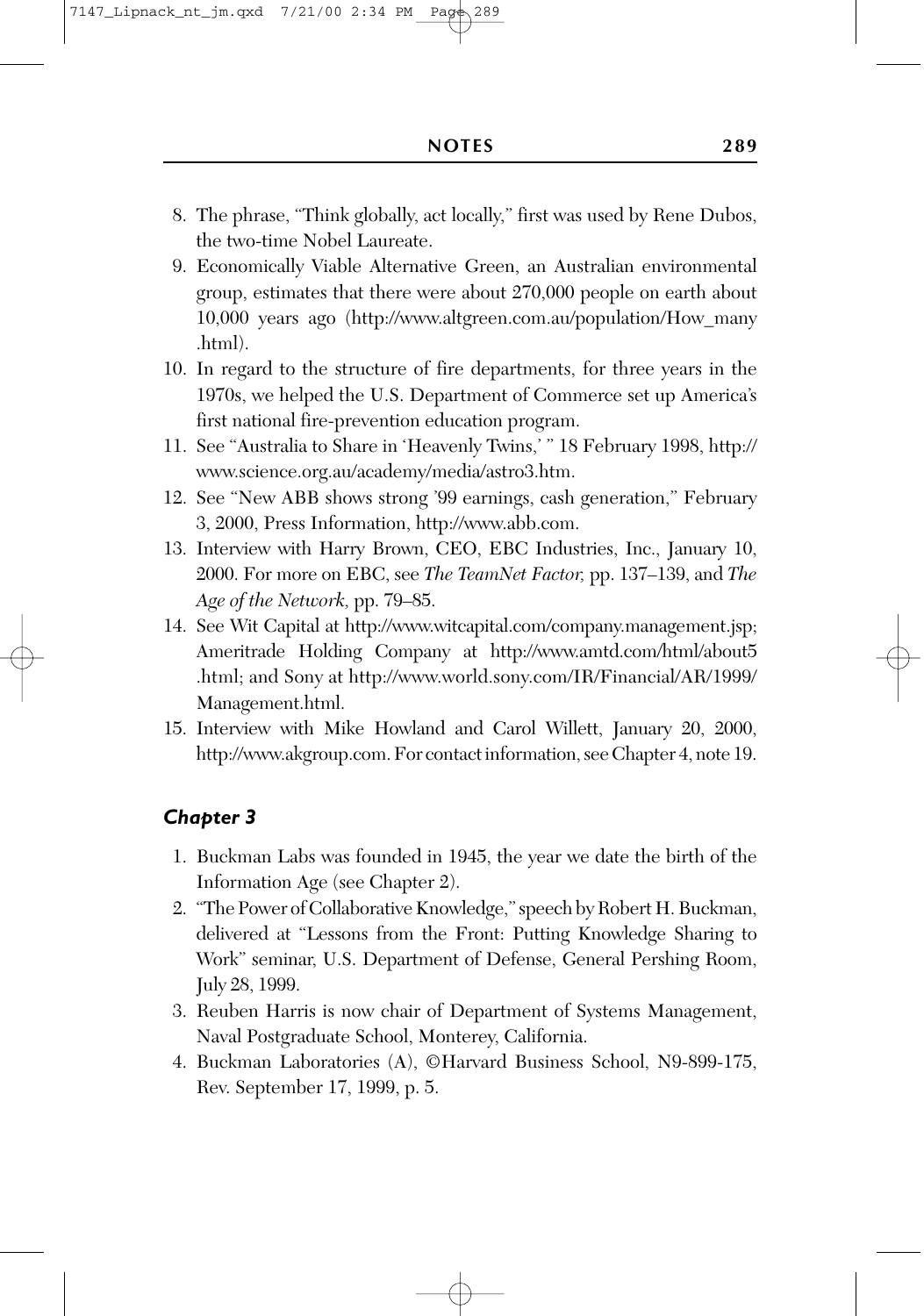- 5. Interview with Sheldon Ellis, director, Bulab Learning Center, Memphis, TN, October 7, 1999.
- 6. Interview with Edson Peredo, president, Buckman Laboratories International, Inc., and chairman and CEO, Buckman Laboratories, Inc., Memphis, TN, October 8, 1999.
- 7. For more on the importance of the span of influence, see Reuben T. Harris, "Think Spans of Influence, Not Spans of Control," *The Tom Peters Group Update 1,* no. 2 (1991).
- 8. As recently as the mid-1980s, the standard model of small groups required a hunt through research in anthropology, sociology, organizational psychology, and management. At that time, there was a building consensus that a small group was a coherent system that one could study independently at the crossroads of several disciplines, but it was not a well-developed field. A decade later, a search of the literature on groups and teams turns up a coherent field of research.
- 9. A 1996 summary of current research quotes a respected researcher's 1984 review of the literature with approval.
- 10. An oft-quoted research definition of teams offers the three small-group characteristics together with a task-oriented purpose: "Teams are distinguishable sets of two or more individuals who interact interdependently and adaptively to achieve specified, shared, and valued objectives." Guzzo et al., *Team Effectiveness and Decision Making in Organizations* (San Francisco: Jossey-Bass, 1995), pp. 13, 115.
- 11. E. F. Schumacher, *Small Is Beautiful: Economics As If People Mattered,* (HarperCollins, 1989).
- 12. For more on the relationship between proximity and collaboration, see Thomas J. Allen, *Managing the Flow of Technology: Technology Transfer and the Dissemination of Technological Information within the R&D Organization* (Cambridge, MA: MIT Press, 1977). Data are given in *The Age of the Network,* p. 47.

1. Interview with David Sibbet, January 24, 2000. See Grove Consultants, http://www.grove.com, his company's site.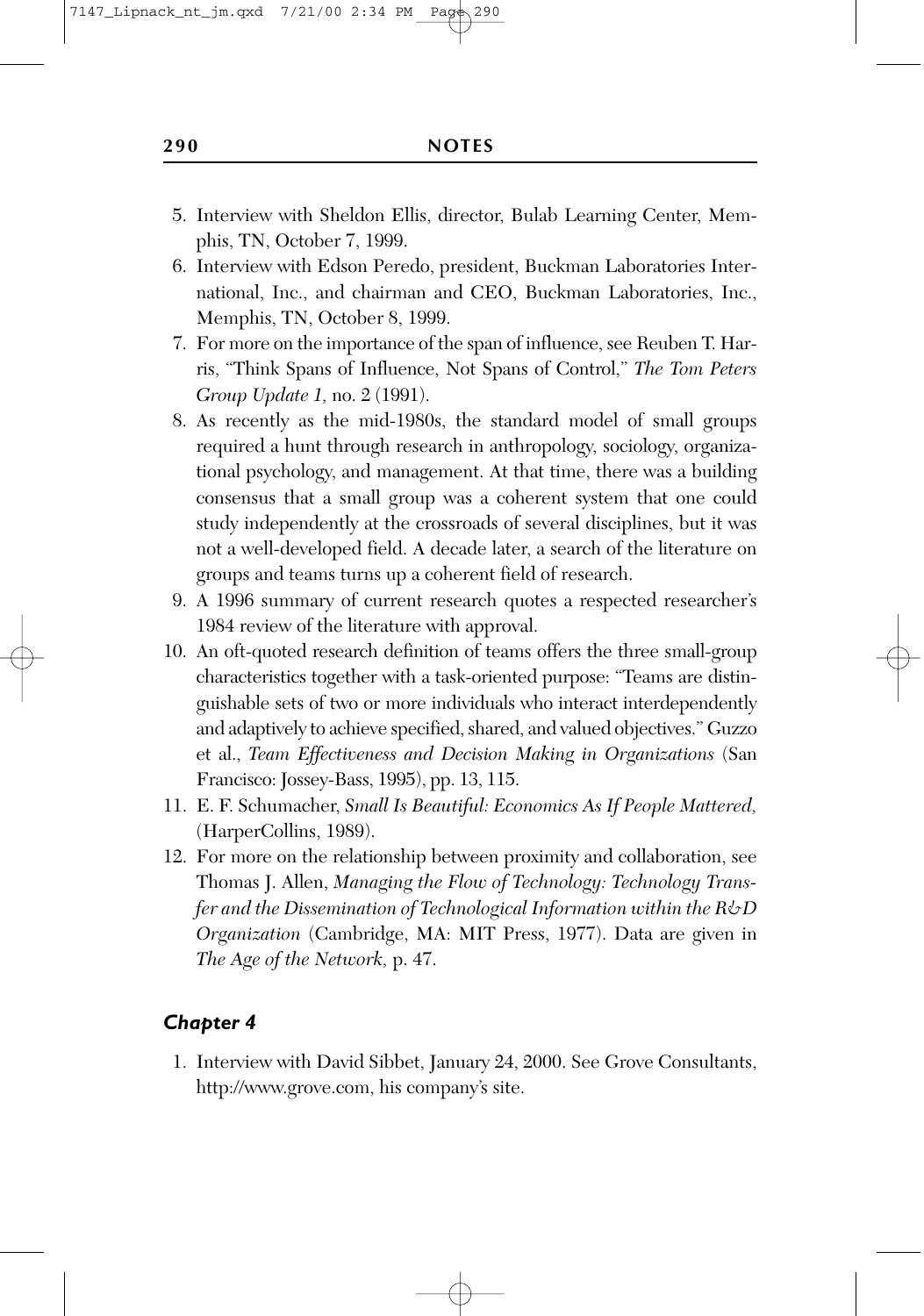- 2. This quote from historian Frederic Lane, which we found in *Making Democracy Work: Civic Traditions in Modern Italy,* by Robert D. Putnam (Princeton, NJ: Princeton University Press, 1993), p. 124, originally appeared in *Venice and History,* by Frederic C. Lane (Baltimore: Johns Hopkins University Press, 1966), p. 535. We are indebted to Putnam for much of the information on which this section is based.
- 3. This quote from *Making Democracy Work,* p. 129, is originally from *Before the Industrial Revolution: European Society and Economy, 1000–1700,* 2d ed., by Carlo M. Cippola (London: Methuen, 1980), pp. 198–199.
- 4. See *The TeamNet Factor,* pp. 157–159.
- 5. The rise of small business networks was the "hot news" that many business writers and reviewers picked out of *The TeamNet Factor.*
- 6. There was enormous disparity in social services between the north and the south. For example, Emilia-Romagna had one child-care center per 400 children; Campania, in the south, had one center per 12,560 children, or 300 percent fewer.
- 7. For the detailed analysis of Emilia-Romagna's "good government," reporting the study's composite index of institutional performance, see *Making Democracy Work,* p. 76.
- 8. Social capital has been a research topic and a concept under development for more than a decade, especially in sociology. See Ronald S. Burt, *Structural Holes: The Social Structure of Competition* (Cambridge, MA: Harvard University Press, 1992), for an excellent treatment. We use Putnam's formulation here.
- 9. The quote on reciprocity is from *Making Democracy Work,* p. 139 (see note 3).
- 10. For a superb three-part series on problems in the fishing industry, see "Troubled Waters: Fishing in Crisis," by Cohn Nickerson, whose first article, "Stripping the Sea's Life" (*The Boston Sunday Globe,* April 17, 1994), jumped from p. 1 to p. 24, where it had the headline "Greed, Mismanagement Ravage Fisheries."
- 11. The observation that cooperation becomes increasingly rational and practical is from *The Evolution of Cooperation,* by Robert Axelrod (New York: Basic Books, 1984).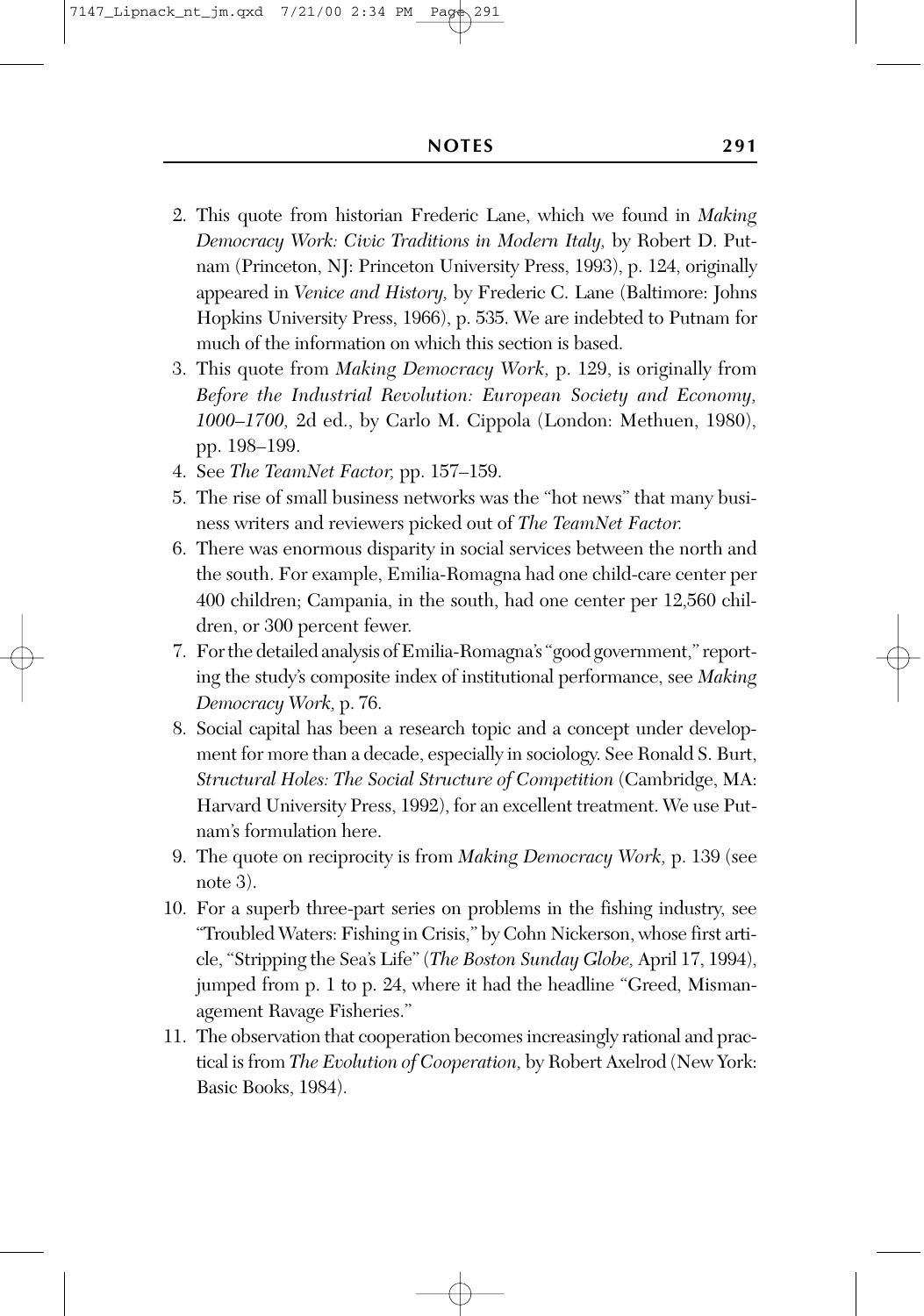- 12. The quote on defection is from Robert Sugden, as quoted in *Making Democracy Work,* p. 178 (see note 1).
- 13. James S. Coleman, "Social Capital in the Creation of Human Capital," *American Journal of Sociology* (1988 supplement), S98.
- 14. See Centra at http://www.centra.com.
- 15. Ibid.
- 16. Robert D. Putnam's new book: *Bowling Alone: The Collapse and Revival of American Community* (New York: Simon & Schuster, 2000).
- 17. Robert D. Putnam, "Bowling Alone: America's Declining Social Capital," *Journal of Democracy 6,* no. 1 (January 1995), pp. 65–78, and "Bowling Alone, Revisited," *The Responsive Community* (spring 1995), pp. 13–33.
- 18. Interview with Keoki Andrus, The Launch Group (see http://www .launchgroup.com), January 14, 2000.
- 19. Interview with Michael H. Howland, president and CEO, Applied Knowledge Group, 11921 Freedom Drive, Suite 550, Reston, VA 20190; 703/904-0304, http://www.akgroup.com, January 20, 2000.
- 20. Lipnack and Stamps, *The Age of the Network,* pp. 16–17, and *The TeamNet Factor,* p. 11; Adam M. Brandenberger and Barry J. Nalebuff, *Competition: A Revolutionary Mindset That Combines Competition and Cooperation: A Game Theory Strategy That's Changing the Game of Business* (New York: Doubleday, 1996).
- 21. For a superb treatment of this topic, see *Regional Advantage: Culture and Competition in Silicon Valley and Route 128,* by AnnaLee Saxenian (Cambridge, MA: Harvard University Press, 1994).
- 22. Ibid.
- 23. For an extended study of Harry Brown and EBC Industries, see Lipnack and Stamps, *The TeamNet Factor,* pp. 137–139, and *The Age of the Network,* pp. 79–85.
- 24. See *Grassroots Leaders in the New Economy: How Civic Entrepreneurs Are Building Prosperous Communities* by Douglas Henton, John Melville, and Kimberly Walesh (San Francisco: Jossey-Bass, 1997). Henton and his colleagues did the original research that led to the formation of Joint Venture Silicon Valley Network and have served as its principal consultants since its inception. For more information, contact them at: Collaborative Economics, 350 Cambridge Avenue, Suite 200, Palo Alto, CA 94306 (phone: 650/614-0230; fax: 650/614-0240; e-mail: CoEcon@aol.com).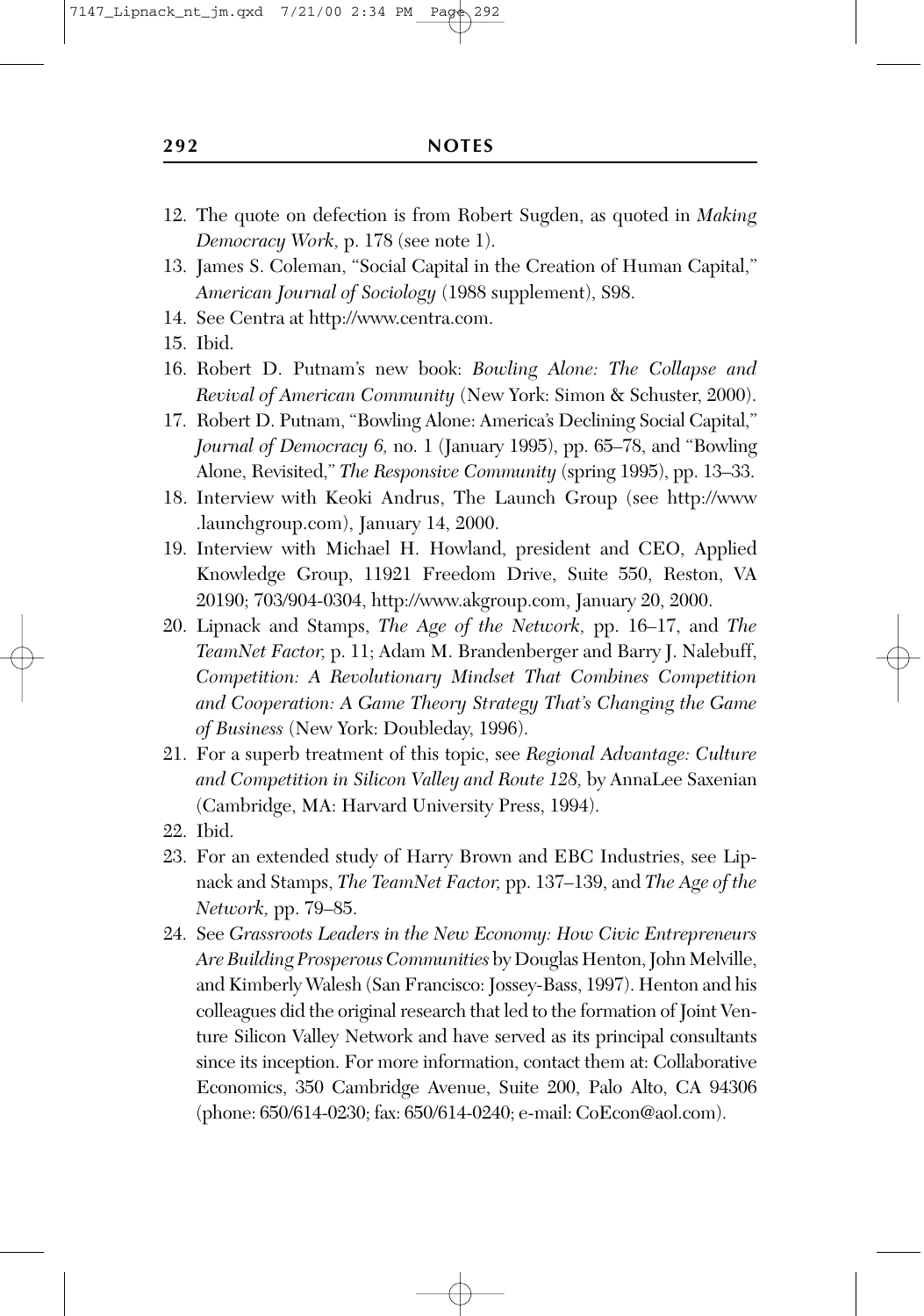- 1. Joshua Meyrowitz, *No Sense of Place: The Impact of Electronic Media on Social Behavior* (New York: Oxford University Press, 1985).
- 2. For information about Sun's achievements, see http://www.sun.com/ dotcom/whatis/index.html.
- 3. Motorola was the first recipient of the Malcolm Baldrige Award, the U.S. government's quality award (see Chapter 9, "Links").
- 4. The definition of Java is from http://java.sun.com/nav/whatis.
- 5. Sun Microsystems Inc.'s groups include System Products, Enterprise Services, Storage Products, Network Service Providers, Software Products & Platforms, iPlanet, Global Sales Operations, and Customer Advocacy.
- 6. E-mail from Suzie Grace, communications manager, Sun Microsystems Corporate Quality, "Subject: SunTeams details & key information," January 24, 2000.
- 7. From an interview with Jim Lynch, vice president of Sun's Corporate Quality Office, February 9, 2000.
- 8. *Ping* is an acronym for "Packet Internet or Inter-Network Groper." Loosely, ping means "to get the attention of " (http://www.whatis.com/ ping.htm).
- 9. Interview with W. R. "Bert" Sutherland, director of SunLabs, Sun Microsystems, June 17, 1996.
- 10. Op. cit., Meyrowitz.
- 11. Interview with Meta Greenberg, January 2, 2000.
- 12. See Etienne Wenger, *Communities of Practice: Learning, Meaning, and Identity,* Cambridge University Press, 1999, and "Communities of Practice: The Organizational Frontier," by Wenger and William M. Snyder, Harvard Business Review, January 1, 2000 (http://www.hbsp.harvard.edu/ hbsp/prod\_detail.asp?R00110).
- 13. Interview with Loree Goffigon, director, Gensler Consulting, February 14, 2000.
- 14. The Education Development Center was founded in 1958 by a group of MIT scientists to develop a new curriculum for high school physics. Today it is an international research and development organization "dedicated to building talent and know-how for human advancement." See http://www. edc.org.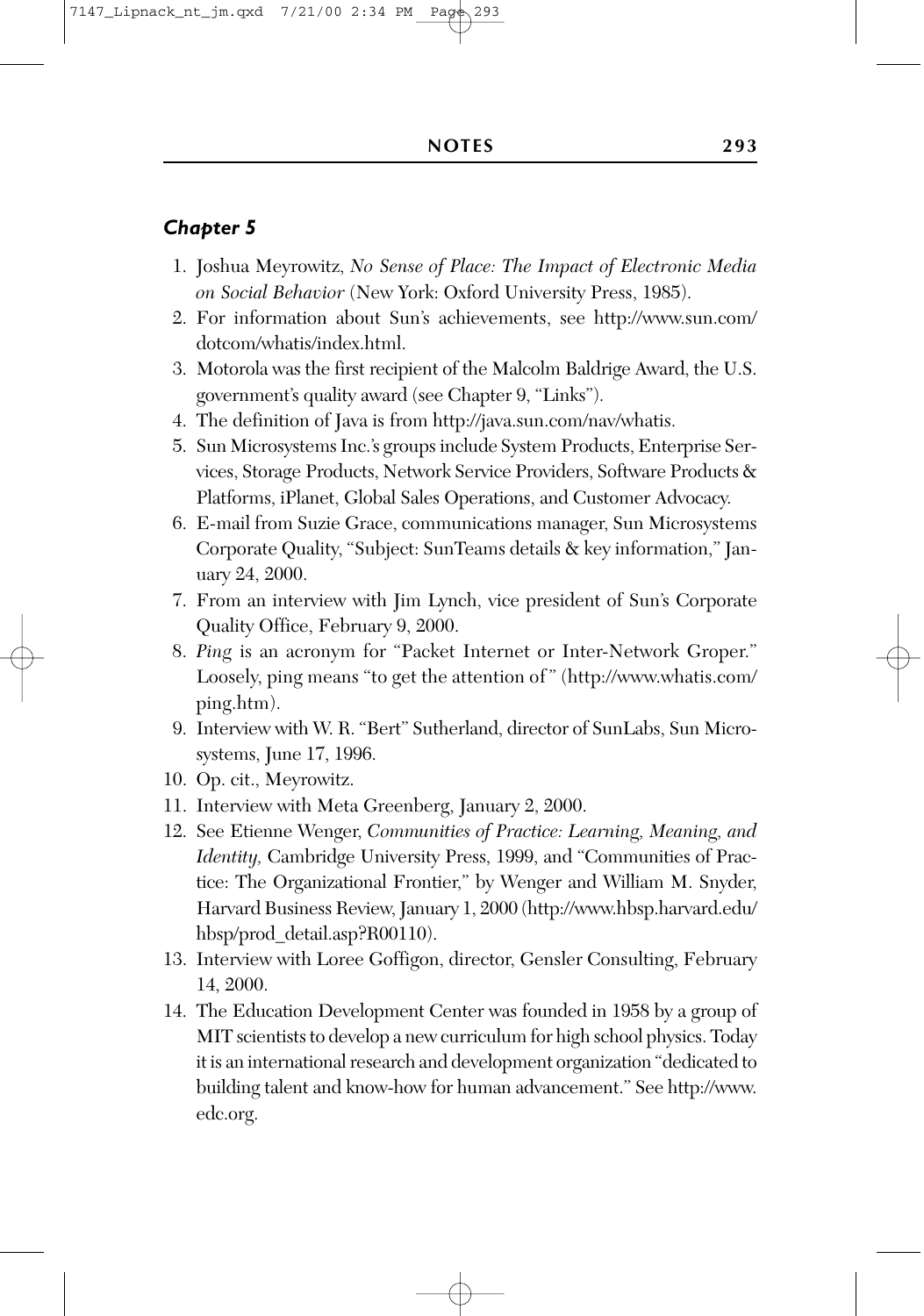- 15. Ray Grenier and George Metes, *Going Virtual: Moving Your Organization into the 21st Century* (Upper Saddle River, NJ: Prentice Hall, 1995).
- 16. Lipnack and Stamps, *The TeamNet Factor,* pp. 31–34.
- 17. See *Virtual Teams,* 1st ed. (John Wiley & Sons, 1997), pp. 176–177.
- 18. Kathleen K. Mall and Sirkka L. Jarvenpaa, "Learning to Work in Distributed Global Teams." This paper is available online at http://www.bus .utexas.edu/~jarvenpaa/gvt/hicss.html.

- 1. For more on "Stressed S," see *Virtual Teams,* pp. 142–144.
- 2. Ludwig von Bertalauffy, *General Systems Theory: Foundations, Development, Applications* (rev. ed.) (New York: George Braziller, 1968).
- 3. Lipnack and Stamps, *The TeamNet Factor,* pp. 221–223.
- 4. Senge, *The Fifth Discipline.*
- 5. Technically, *slowing* is negative feedback, *growing* is positive feedback.
- 6. Data on number of knowledge workers is from Steelcase-sponsored research conducted by The Futures Group in 1995.
- 7. Interview with Earnest Deavenport, former CEO, Eastman Chemical Company, 1996.
- 8. Jessica Lipnack and Jeffrey Stamps, "The Virtual Water Cooler: Solving the Distance Problem in Networks,"*Firm Connections 1,* no. 2, May–June 1993.

- 1. Lipnack and Stamps, *The Age of the Network,* pp. 52–58.
- 2. Peter F. Drucker, "The Age of Social Transformation," *Atlantic Monthly* (November 1994), pp. 36–41.
- 3. PeterF.Drucker,*ManagementChallengesforthe21stCentury,*(NewYork, NY: HarperBusiness, 1999), see http://www.amazon.com/exec/obidos/ ASIN/0887309984/o/qid=948109643/sr=2-1/104-9714499-1728465.
- 4. Dean W. Tjosvold and Mary M. Tjosvold, *Leading the Team Organization: How to Create an Enduring Competitive Advantage* (New York: Macmillan, 1991); Dean W. Tjosvold, *Working Together to Get Things Done: Managing for Organizational Productivity* (Lexington, MA: D.C. Heath, 1986).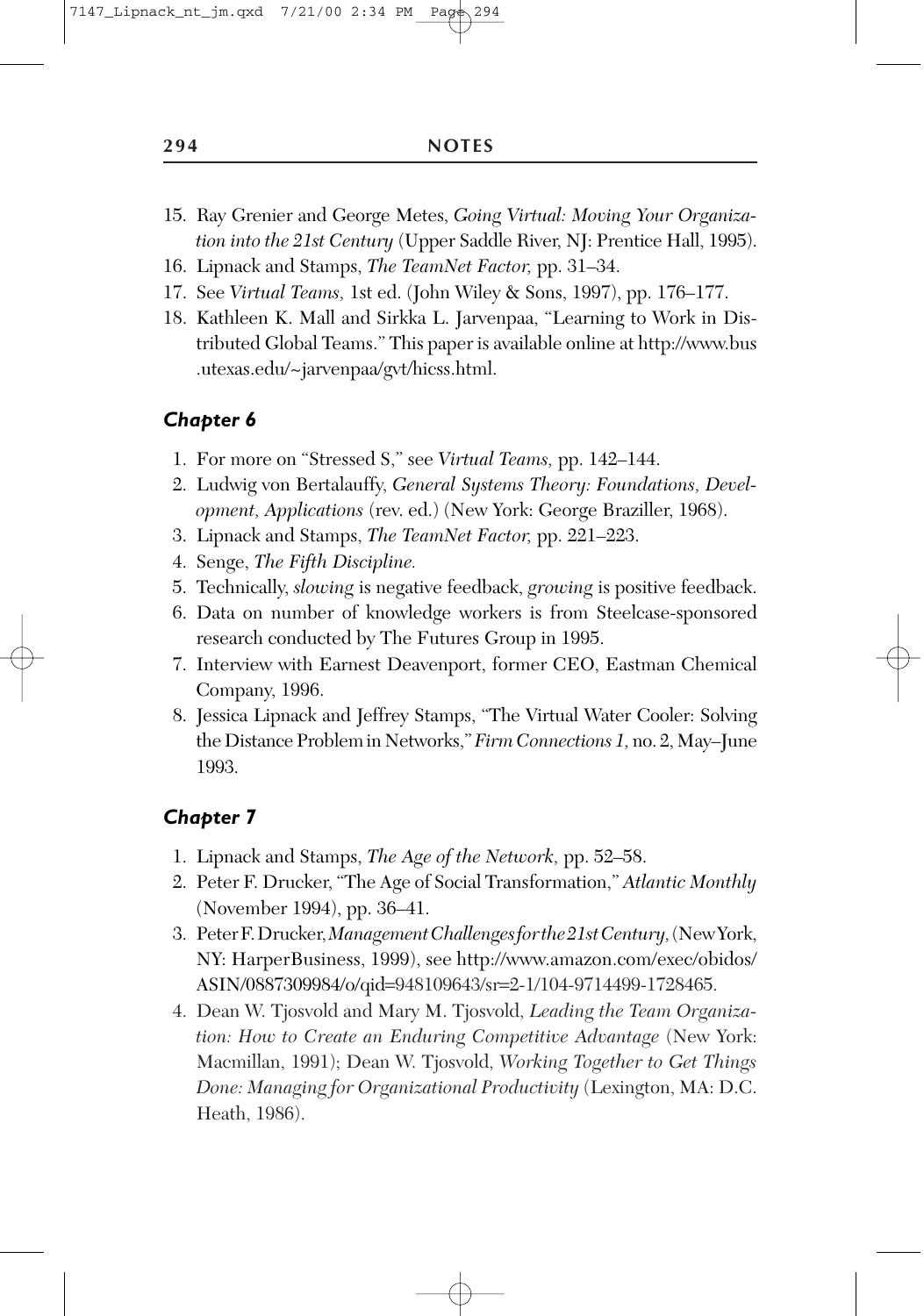- 1. Interview with Dr. Henry McKinnell, president and chief operating officer, Pfizer Inc., president, Pfizer Pharmaceuticals, January 19, 2000.
- 2. See http://www.pfizer.com/pfizerinc/about/inside/mff.html.
- 3. E-mail from Stewart Brand, http://www.longnow.com, "Subject: Re: Is this you?" February 27, 2000: "In fall 1984, at the first Hackers' Conference, I said in one discussion session: 'On the one hand information wants to be expensive, because it's so valuable. The right information in the right place just changes your life. On the other hand, information wants to be free, because the cost of getting it out is getting lower and lower all the time. So you have these two fighting against each other.' That was printed in a report/transcript from the conference in the May 1985, *Whole Earth Review,* p. 49." Brand also mentions this idea in *The Media Lab* (Viking-Penguin, 1987), p. 202. "Since then," he writes, "I've added nothing to the meme, and it's been living high wide and handsome on its own. I saw in a *Wired,* April '97, that Jon Katz opined on p. 186: 'The single dominant ethic in this [digital] community is that information wants to be free.' "
- 4. See *Reinventing Government: How the Entrepreneurial Spirit Is Transforming the Public Sector* by David Osborne and Ted Gaebler (New York: Plume/Penguin, 1993). Osborne served as a key contributor to the National Performance Review.
- 5. Interview with Marion Metcalf, September 1993.
- 6. See http://www.context.org.
- 7. Marion Metcalf was active in various choral groups in the Washington D.C. area and served as president of the Board of Directors of the Capitol Hill Choral Society at the time of her death.
- 8. Interview with Bob Stone, January 27, 2000.
- 9. Andy Campbell, who served on the National Performance Review, came up with the name in a brainstorming session at the meeting.
- 10. To obtain a list of National Performance Review materials, send a oneline e-mail message via the Internet to almanac@esusda.gov with the following text: "send npr catalog," or send a letter via U.S. mail to National Performance Review, 750 17th Street NW, Washington, DC 20006 (phone: 202/632-0150).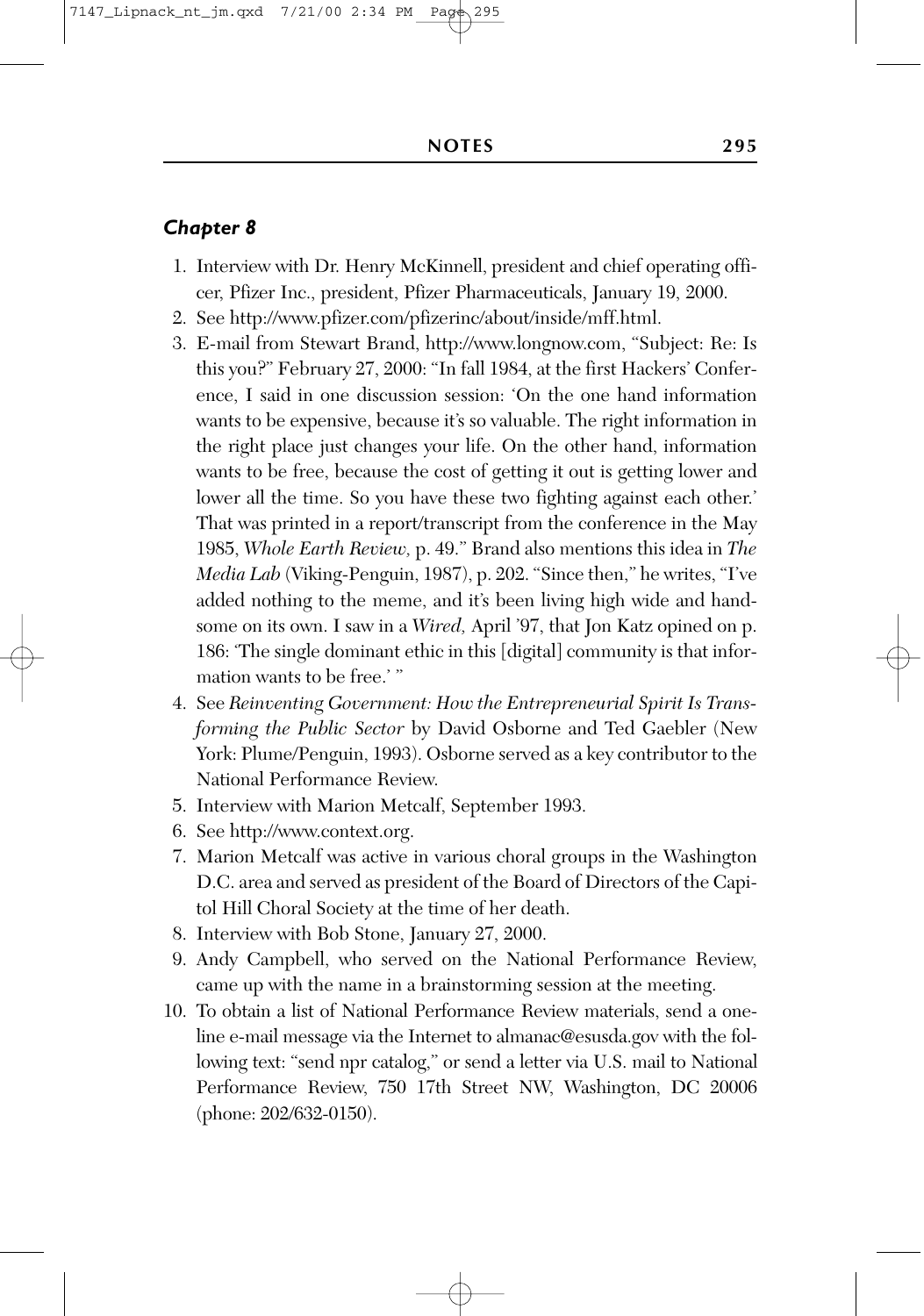- 11. In addition to the contacts listed in note 2, NetResults information is available on MetaNet (phone: 703/243-6622); CAPACCESS, an electronic service provided by George Washington University (phone: 202/986-2065); and Fed World, a U.S. Department of Commerce service (phone: 703/487-4608).
- 12. Interview with Bob Stone, January 27, 2000.
- 13. "INS: Integrated Card Production System," in "It Pioneers: The 21 winners of the Government Technology Leadership Awards forge into the IT frontier," by Joshua Dean, GovExec.com, December 1999, http://www .govexec.com/features/1299/1299s6.htm.
- 14. E-mail from Al Gilman, "Subject: Why you want to tell the story of Marion's award," January 21, 2000. See http://www.w3.org/WAI/PF.
- 15. "What Are We Going to Do with(out) Marion?" Eulogy by Larry Metcalf at her memorial service, December 17, 1999.
- 16. See Caucus at http://www.caucus.com.
- 17. E-mail from Jennifer Sutton, "Subject: Re: How are you and Al's e-mail," January 11, 2000. Sutton read poems at Marion Metcalf's memorial service.
- 18. Arthur Koestler, *The Ghost in the Machine* (London: Hutchinson & Co., 1967). The holon has been part of our conceptual family for three decades now. Jeff found the hierarchy concept so pervasive in the systems literature, and the word *holon* so elegant in capturing the essence of the idea, that he titled his doctoral dissertation (and his 1980 book by the same name) *Holonomy,* which means "the study of holons." The holon "wholepart" was first among the 10 principles of our first two books. Although we had sharpened the principles to five in *The TeamNet Factor* and *The Age of the Network,* in both books we reintroduced the holon idea at the very end as part of the underlying systems framework supporting the network principles.
- 19. Herbert Simon, "The Architecture of Complexity," *Proceedings of the American Philosophical Society,* 1962.
- 20. Luther P. Gerlach and Virginia Hine, *People, Power, Change: Movements of Social Transformation* (New York: Bobbs-Merrill, 1970).
- 21. Allen W. Johnson and Timothy Earle, *The Evolution of Human Societies: From Foraging Group to Agrarian State* (Palo Alto, CA: Stanford University Press, 1987), p. 52.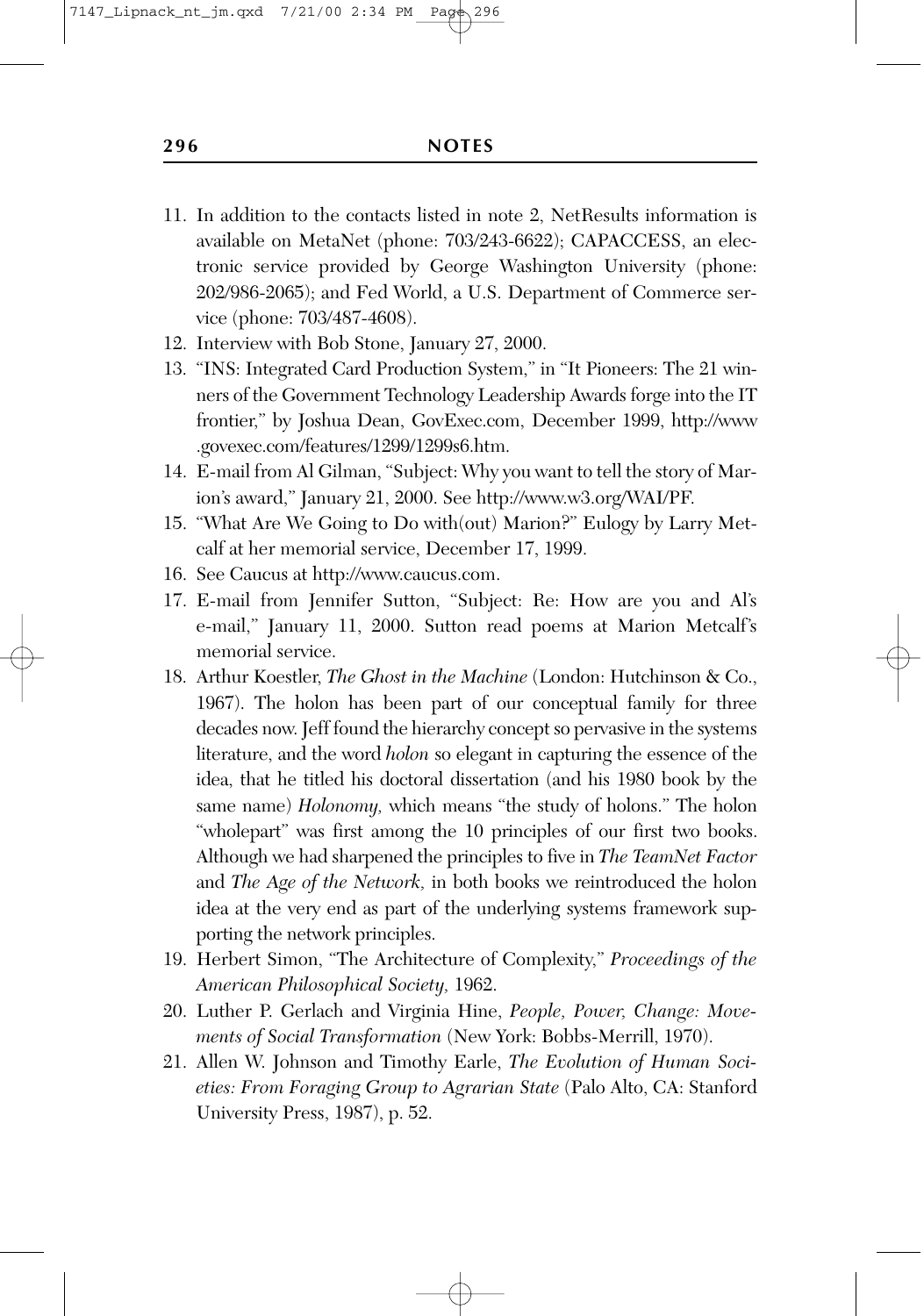- 22. This is known as *metonomy* in that branch of cognitive science that looks at thinking through the categories (mental models) we use.
- 23. Lipnack and Stamps, *The Age of the Network,* p. 84, and *The TeamNet Factor,* pp. 47–49.
- 24. Glenn M. Parker, *Team Players and Teamwork: The New Competitive Business Strategy* (San Francisco: Jossey-Bass, 1991), p. 53.
- 25. See *Virtual Leadership.*
- 26. Johnson and Earle, *The Evolution of Human Societies,* p. 320.
- 27. Lipnack and Stamps, *The TeamNet Factor,* p. 13.
- 28. Research has repeatedly demonstrated the inverted U–shaped relationship between size and performance. Paul S. Goodman and Associates, *Designing Effective Work Groups* (San Francisco: Jossey-Bass, 1986), p. 16.
- 29. Robert Reich, "Entrepreneurship Reconsidered: The Team as Hero," *Harvard Business Review* (May–June 1987).

- 1. The "only connect" quote is from *Howards End,* by E. M. Forster (London: Edward Arnold, 1910).
- 2. See http://www.icimod.org.sg/general/brochure1.htm.
- 3. E-mail from Mohan Kumar, via Dennis Roberson at Motorola, "Subject: Re: Geo? Again," January 31, 2000.
- 4. A T1 line is a high-speed digital connection capable of transmitting data at 1.5 million bits per second.
- 5. See ICIMOD site, note 2 above.
- 6. See *Tools for Thought* by Howard Rheingold (MIT Press, 2000) at http://www.rheingold.com/texts/tft/1.html.
- 7. Interview with Howard Rheingold, January 21, 2000.
- 8. *New Rules for the New Economy: 10 Radical Strategies for a Connected World* by Kevin Kelly (Penguin USA, October 1999).
- 9. We first met Roberson face-to-face at NCR's "Great Performers" recognition event in Barcelona, Spain, in April 1997.
- 10. Technically, this high-speed, high-bandwidth connection is called a *switched T1 line.*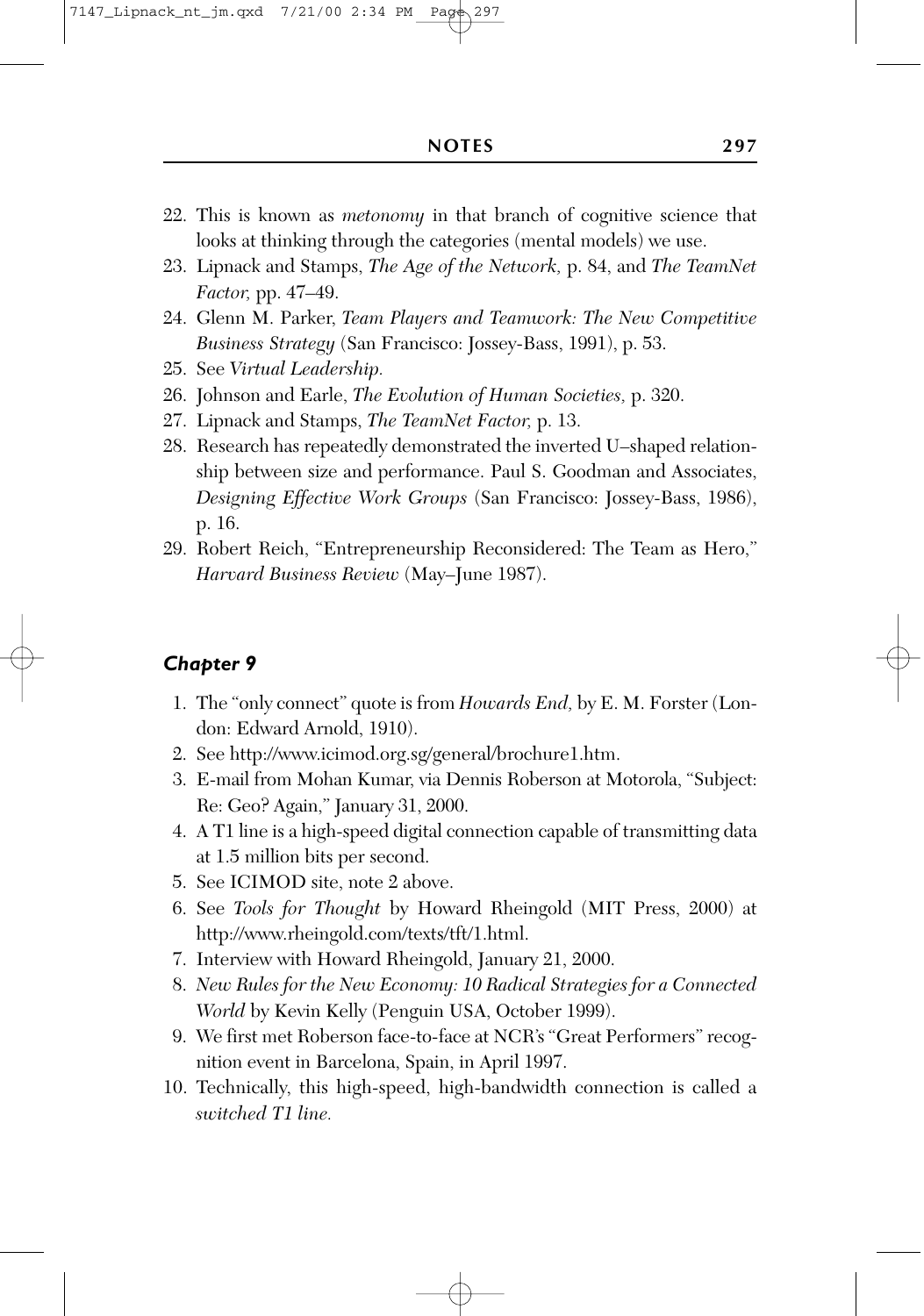- 11. From Groupe Speciale Mobile (French) that came up with the global digital standard (Global System for Mobile Communications), now adopted in more than 200 countries in Europe, Asia, and Africa. See GSM http://www.tmtouch.com.my/corporate/gsm.html.
- 12. Marshall McLuhan, *Understanding Media: The Extensions of Man* (New York: McGraw-Hill, 1964).
- 13. Interview with Terry Heng, Global Software, Motorola, January 28, 2000.
- 14. Nicholas Negroponte, *Being Digital* (New York: Knopf, 1995).
- 15. In 1989, Digital, bought by Compaq in 1997, had 150,000 employees, \$13 billion in revenues, and the largest private computer network in the world.
- 16. For more information on the use of the word *matrix,* see Matrix Information and Directory Services at http://www.matrix.org.
- 17. William Issacs, *Dialogue and the Art of Thinking Together: A Pioneering Approach to Communicating in Business and Life* (Doubleday, 1999).

- 1. Interview with Carol Willett, executive vice president, Innovation and Learning, Applied Knowledge Group, January 20, 2000.
- 2. Guzzo, Salas, and Associates, *Team Effectiveness and Decision Making in Organizations.*

#### *Chapter 11*

- 1. See *Learning After Doing, Another New Way of Working from The Network Learning & Support Center,* copyright © 1999, Shell Oil Company.
- 2. See http://www.teamflow.com for an example of deployment flowcharting.

- 1. See *A Pattern Language,* by Christopher Alexander et al. (Oxford, England: Oxford University Press, 1977).
- 2. Arthur Koestler, *The Ghost in the Machine* (London: Hutchinson & Co., 1967). The holon has been part of our conceptual family for three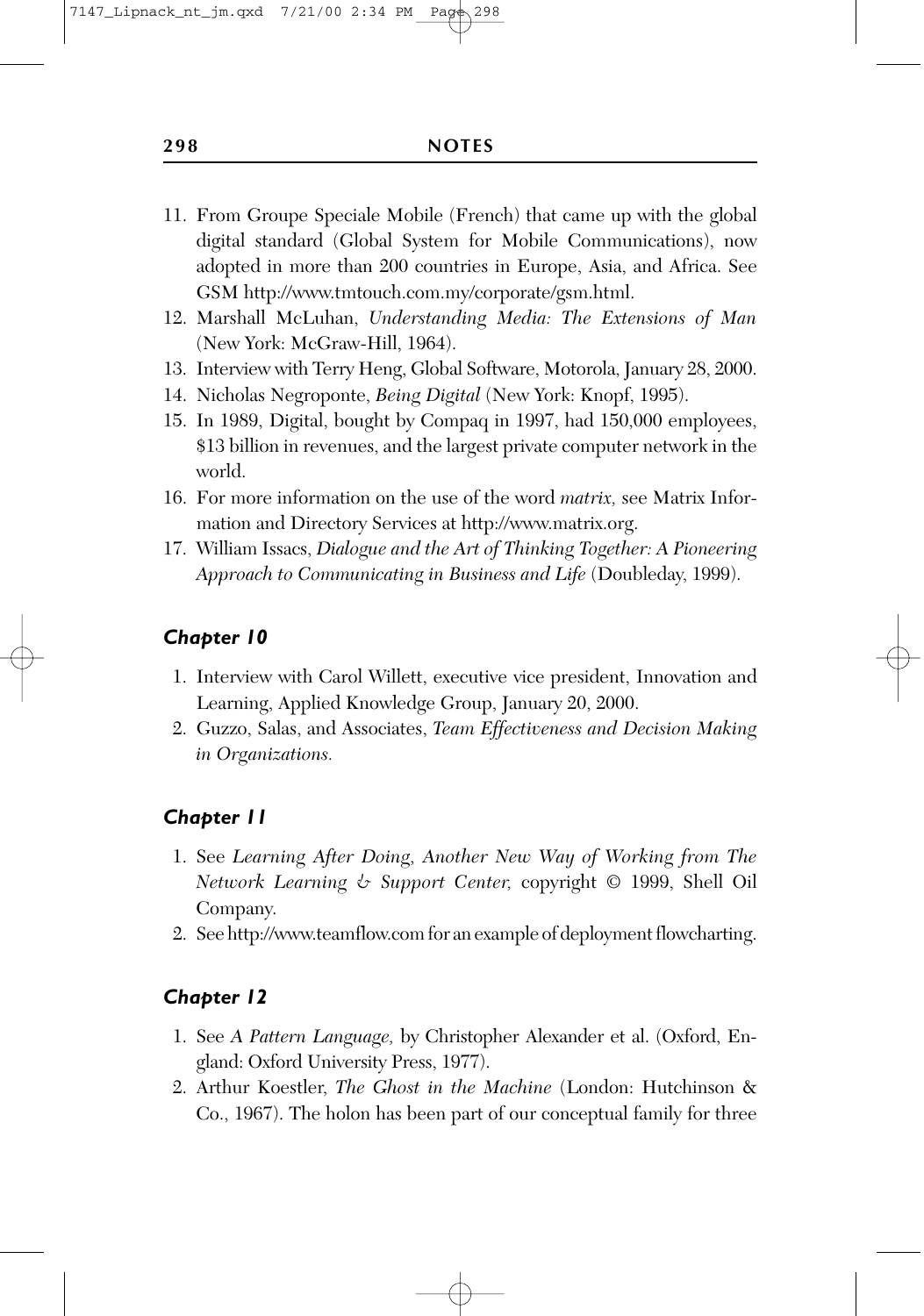decades now. Jeff found the hierarchy concept so pervasive in the systems literature, and the word *holon* so elegant in capturing the essence of the idea, that he titled his doctoral dissertation (and his 1980 book by the same name) *Holonomy,* which means "the study of holons." The holon "wholepart" was first among the 10 principles of our first two books. Although we had sharpened the principles to five in *The Team-Net Factor* and *The Age of the Network,* in both books we reintroduced the holon idea at the very end as part of the underlying systems framework supporting the network principles.

3. Ludwig von Bertalauffy, *General Systems Theory: Foundations, Development, Applications* (rev. ed.) (New York: George Braziller, 1968).

- 1. George Boole, *The Laws of Thought* (New York: Dover Publications, Inc., 1958).
- 2. *When Wizards Stay Up Late,* by Katie Hafner and Matthew Lyon (Touchstone, 1998), p. 27.
- 3. Ibid., 38.
- 4. For more information on Doug Engelbart's work, contact the Bootstrap Institute, 6505 Kaiser Drive, Fremont, CA 94555 (phone: 510-713-3550; e-mail: info@bootstrap.org; and see the Bootstrap Institute at http://www .bootstrap.org).
- 5. "A Conceptual Framework for the Augmentation of Man's Intellect," by Douglas Engelbart. See http://bootstrap.org/biblio.htm#04.
- 6. See *The Network Nation: Human Connection via Computer,* by Starr Roxanne Hiltz, Murray Turoff and Suzanne Keller.
- 7. George Lakoff, *Women, Fire, and Dangerous Things: What Categories Reveal about the Mind* (Chicago: University of Chicago Press, 1987).
- 8. See *Holonomy,* p. 13, for Rapoport reference.
- 9. See *Metaphors We Live By,* by George Lakoff and Mark Johnson (University of Chicago Press, 1983).
- 10. In the literature, this is called "source-path-goal."
- 11. Mark Johnson, *The Body in the Mind: The Bodily Basis of Meaning, Imagination, and Reason* (Chicago: University of Chicago Press).